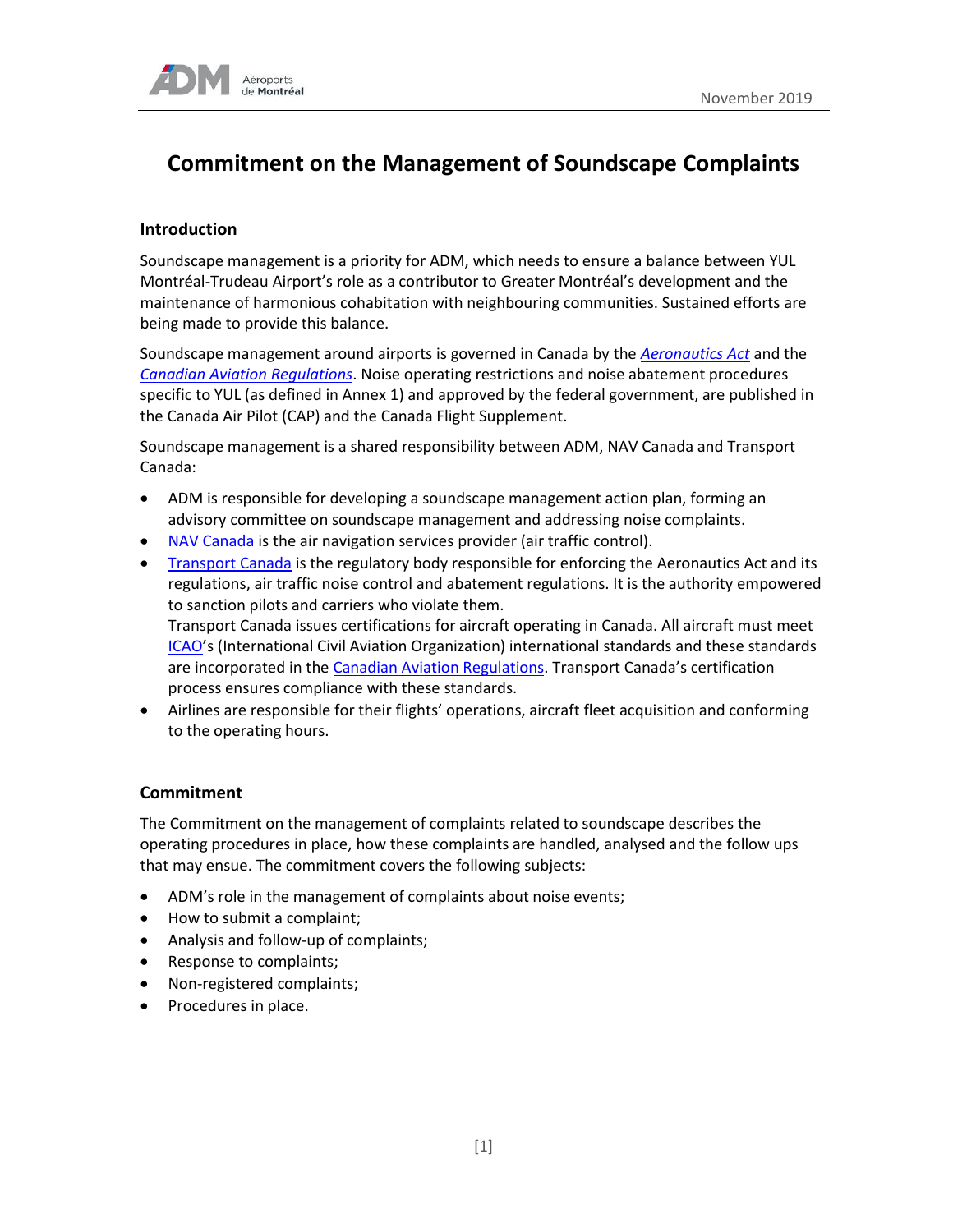

#### **ADM's Role:**

- To inform citizens of existing procedures.
- To register complaints.
- To perform verifications in the soundscape management system. ADM uses ANOMS, which contains NAV Canada's radar data and makes it possible to locate addresses and link complaints to air movements.
- To respond to complainants.
- To respond to citizens' requests for information on noise generated by aviation activities.
- To inform citizens about any activity that may change the soundscape at YUL Montréal-Trudeau, either by newsletter, publications in local newspapers or by mail distribution.
- To conduct analysis of the causes of disturbance and evaluate the possibility of making changes.
- To produce and publish indicators on complaints.
- To research aircraft movements related to a specific address (for example, for the purchase of a property).

#### **Issues that we can address:**

- Flight information altitude, type of aircraft, type of flight, runway and flight path.
- Information on noise abatement procedures.
- Night flights indicate whether an exemption was granted or, if not, whether the flight was operated in violation.
- Information on the soundscape action plan measures.
- Information on airside work that may affect the soundscape.

#### **How to submit a complaint:**

Complaints can be submitted via:

- [WebTrak](https://webtrak.emsbk.com/yul2)
- [Web form](https://www.admtl.com/en/adm/communities/soundscape/report-noise-event) (available on the ADM website)
- Cellular web form
- Email at [info@admtl.com](mailto:info@admtl.com)
- Telephone (514-633-3351)
- The complaint must contain:
	- o Full name
	- o Full address
	- $\circ$  The date and time of the event
- This information is necessary for analysis. **A complaint filed without this information cannot be analyzed and will not be registered.**
- Information provided when submitting a complaint is treated confidentially.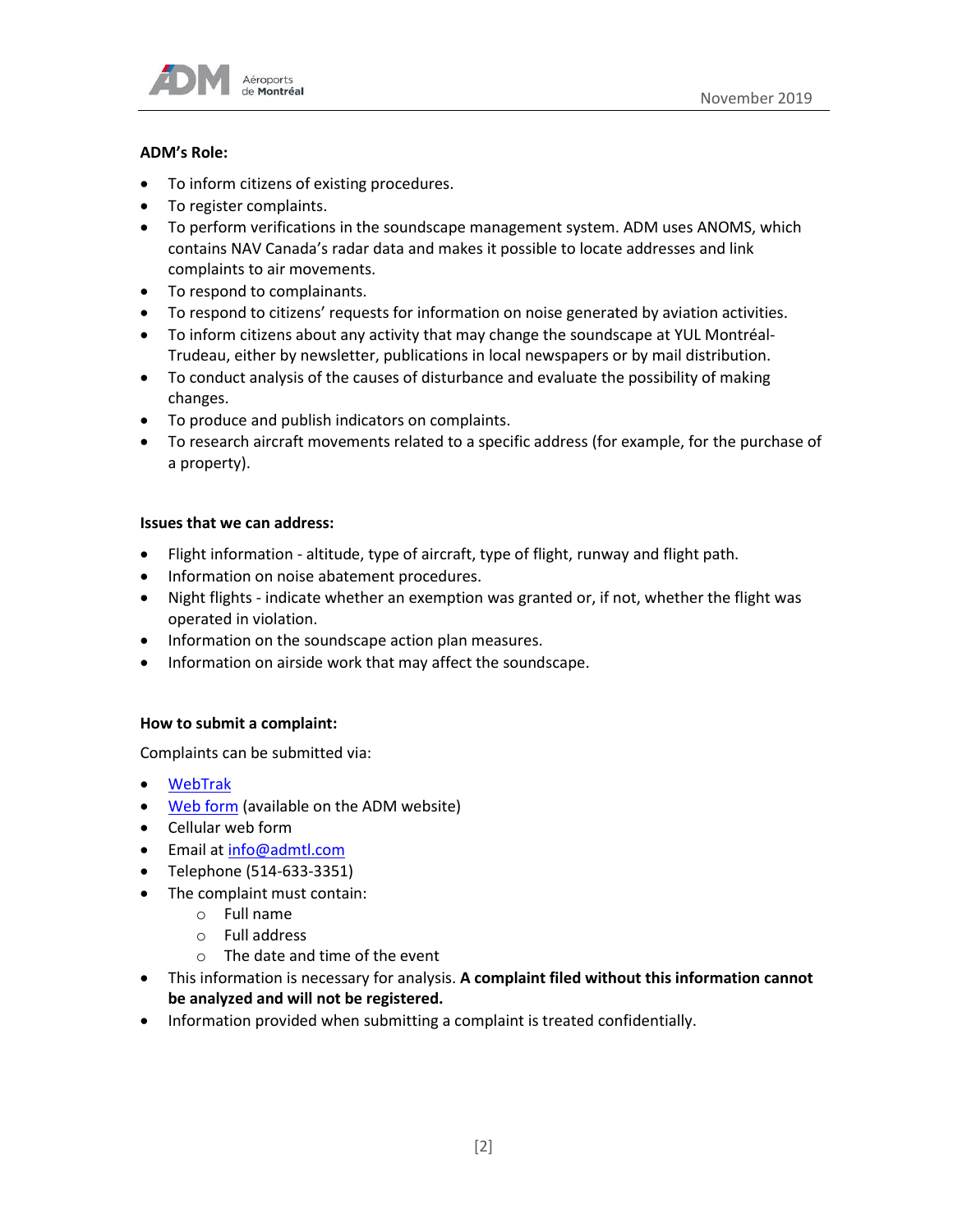

#### **Repeat complainant:**

If ADM has responded repeatedly to a complainant's questions and has provided repeatedly all available information on the applicable procedures, we will then inform the complainant that we will continue to register the complaints but that we will no longer provide explanations for the issues already answered.

#### **Complaints not processed or registered:**

- Incomplete complaints (name, address, date and time of noise event) that cannot be analyzed.
- Complaints that contain threats or vulgar language.
- Complaints submitted in an excessive manner (number of complaints that significantly exceeds the number of aircraft movements in the complainant's area) or by an automated program.

#### **Processing of complaints:**

Step 1\*:

- Complaint data is registered in the ANOMS system that contains NAV Canada's radar data.
- The complaint is linked to an aircraft operation.
- An acknowledgment of receipt is sent to the complainant within 48 working hours.
- This step is not necessary for complaints submitted via WebTrak or ADM's webform (via web site or cellular phone), as they are automatically registered in ANOMS and linked to an operation. The user receives an acknowledgement of receipt directly after submitting the complaint.

#### Step 2:

- An analysis is performed in the ANOMS system.
- Information will be sent to the complainant if the verifications show that the flight has violated noise abatement procedures or performed unusual operations.
- When an irregularity is observed, ADM submits a file to Transport Canada for investigation. Transport Canada has the authority to impose penalties on pilots and carriers who violate the rules. The list of offenders, a summary of the offense and the penalty imposed are posted on [Transport Canada](https://www.tc.gc.ca/eng/civilaviation/standards/standards-enforcement-publications-corporate-menu-680.htm)'s website.
- ADM handles complaints regarding airport activities of the YUL Montréal-Trudeau and Mirabel airports. If the analysis shows that the complaint relates to a flight that did not operate from one of these two airports, or that there was no airport activity that could have generated the reported noise, ADM will inform the complainant. The complaint will be registered but will not be counted in the ADM indicators.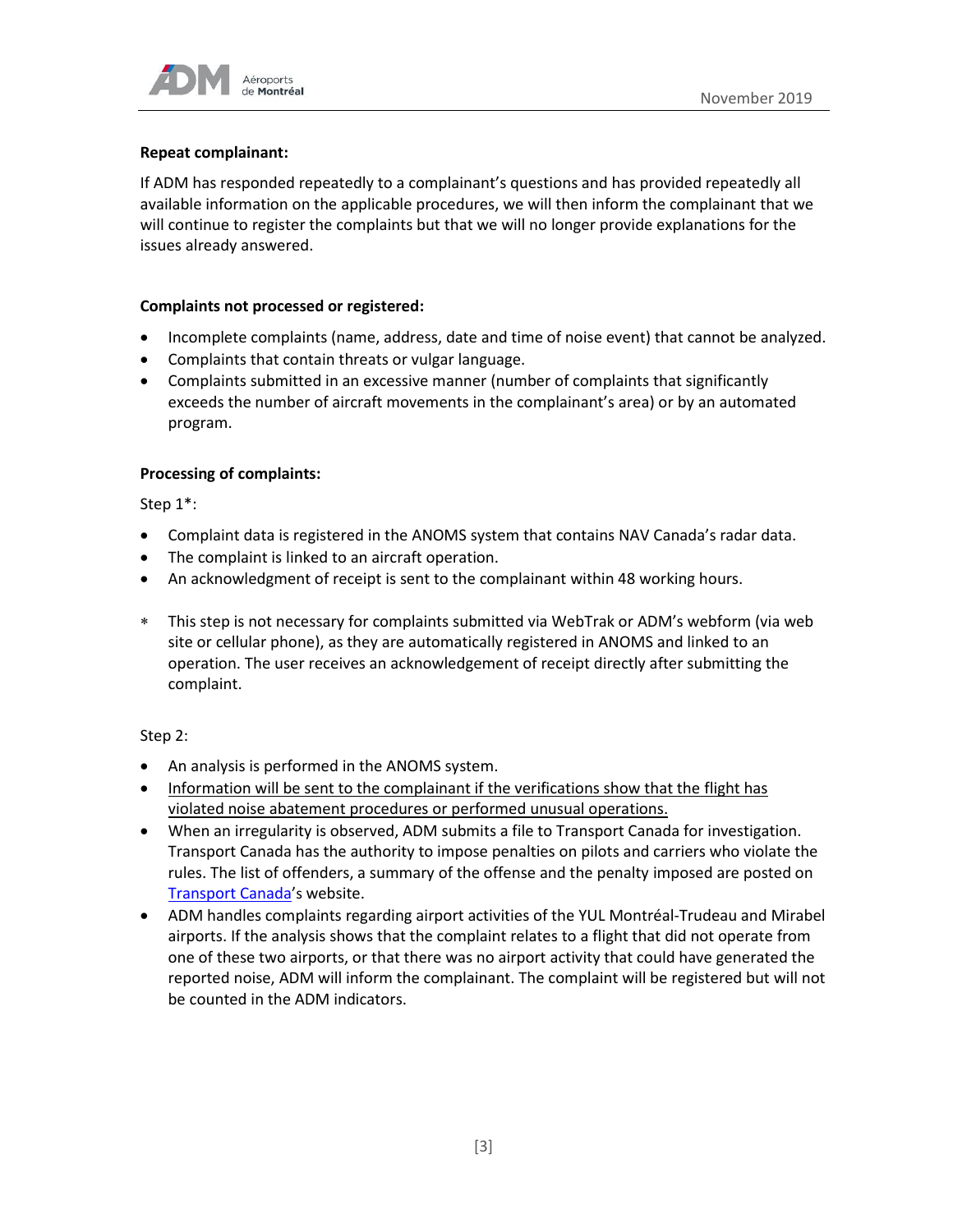

#### Note:

- o DASH-l is responsible for managing the Saint-Hubert airport. Complaints about flights that operated from this airport should be submitted to DASH-I at [https://dashl.ca/en/complain-form-v2/.](https://dashl.ca/en/complain-form-v2/)
- o Complaints for flights from other airports can be forwarded to Transport Canada. Citizens can submit a complaint to Transport Canada by contacting the Enforcement office by e-mail at [TC.QUEEnquete-InvestigationQUE.TC@tc.gc.caby.](mailto:TC.QUEEnquete-InvestigationQUE.TC@tc.gc.caby)

#### **Complaint Indicators:**

- Registered complaints are accounted for and analyzed using indicators.
- They must be submitted before the  $5<sup>th</sup>$  day of the following month in order to be accounted for in these indicators.
- These indicators are available on the ADM website. (As of January 2020) [https://www.admtl.com/fr/adm/collectivites/climat-sonore/indicateurs.](https://www.admtl.com/fr/adm/collectivites/climat-sonore/indicateurs)
- Indicator analysis is an integral part of the Soundscape Management Advisory Committee meetings.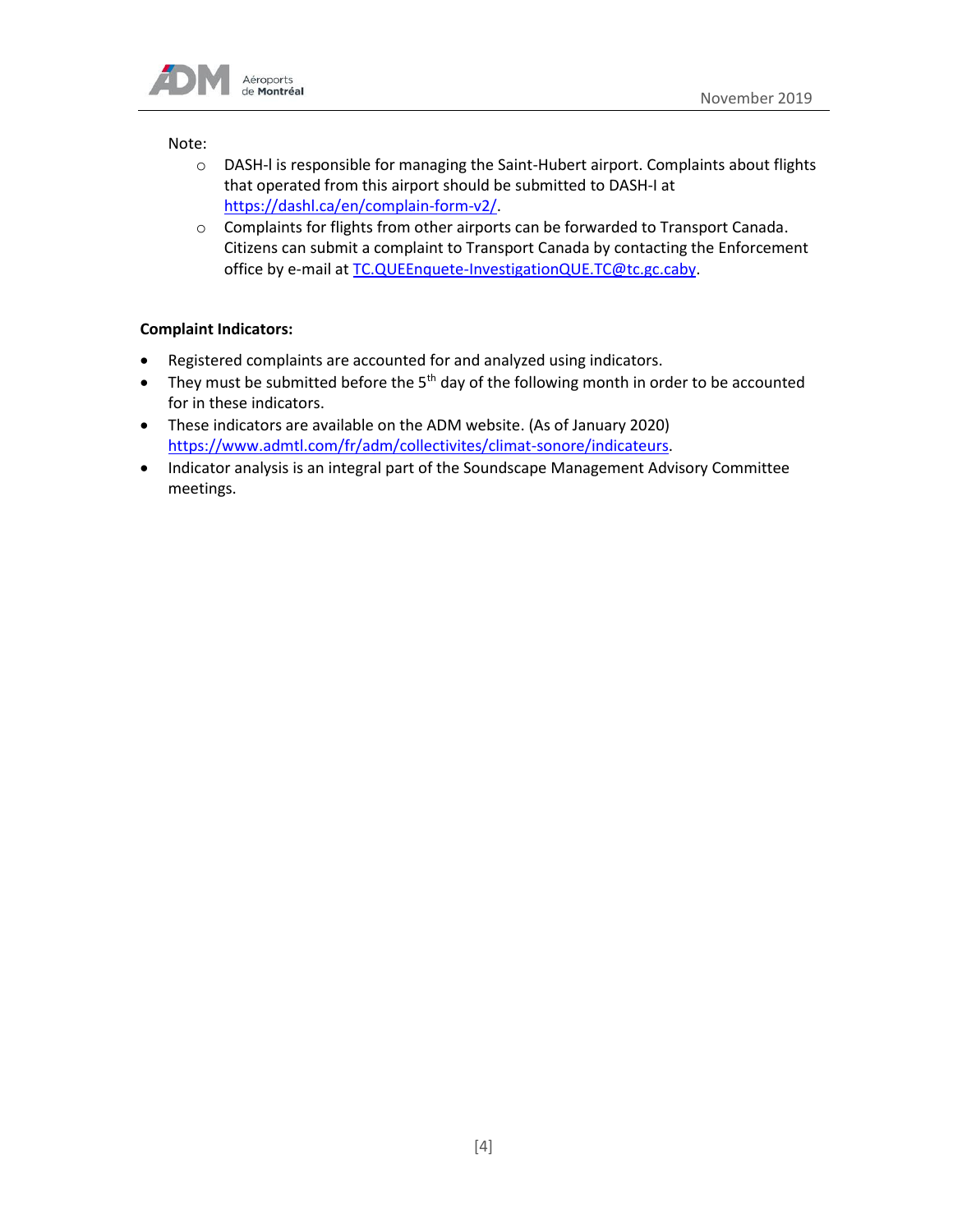

# **Commitment – Management of soundscape complaints Annex 1**

#### **Noise abatement measures in place at Montréal-Trudeau**

- When landing, pilots align the aircraft with the runway at a minimum altitude of 3,000 feet (approximately 15 km from the runway's threshold) and make the final approach with an angle of descent of 3 degrees.
- After take-off, jets must climb in a straight line until they reach an altitude of 3,000 feet before turning towards their destination. Jets do not reach 3,000 feet at the same point because the type of aircraft, load and weather conditions can affect the rate of climb. Turboprop and piston (propeller) aircraft initiate a turn as soon as possible following take off.
- There is no curfew at YUL Montréal-Trudeau.
- Aircraft that weigh less than 45,000 kg (propeller aircraft, CRJ, general aviation) are authorized to operate at all times.
- Aircraft weighing more than 45,000 kg (Boeing, Airbus) have restricted operating hours:
	- o departures between 7 a.m. and midnight
	- o arrivals between 7 a.m. and 1 a.m.
- The Canadian Air Pilot provides that ADM Aéroports de Montréal can grant exemptions for some flights.

Exemptions are granted for flights that meet strict criteria such as:

- o Medical emergencies
- o Delays outside the airline's control
- o Adverse weather conditions
- o Some regular flights:
	- Exemptions for morning departures between 6 and 7 a.m. (3 regular flights to Toronto and Miami to ensure access to connecting flights to other destinations)
	- In the winter season, exemptions are granted to flights that operate double rotations to Sun destinations.